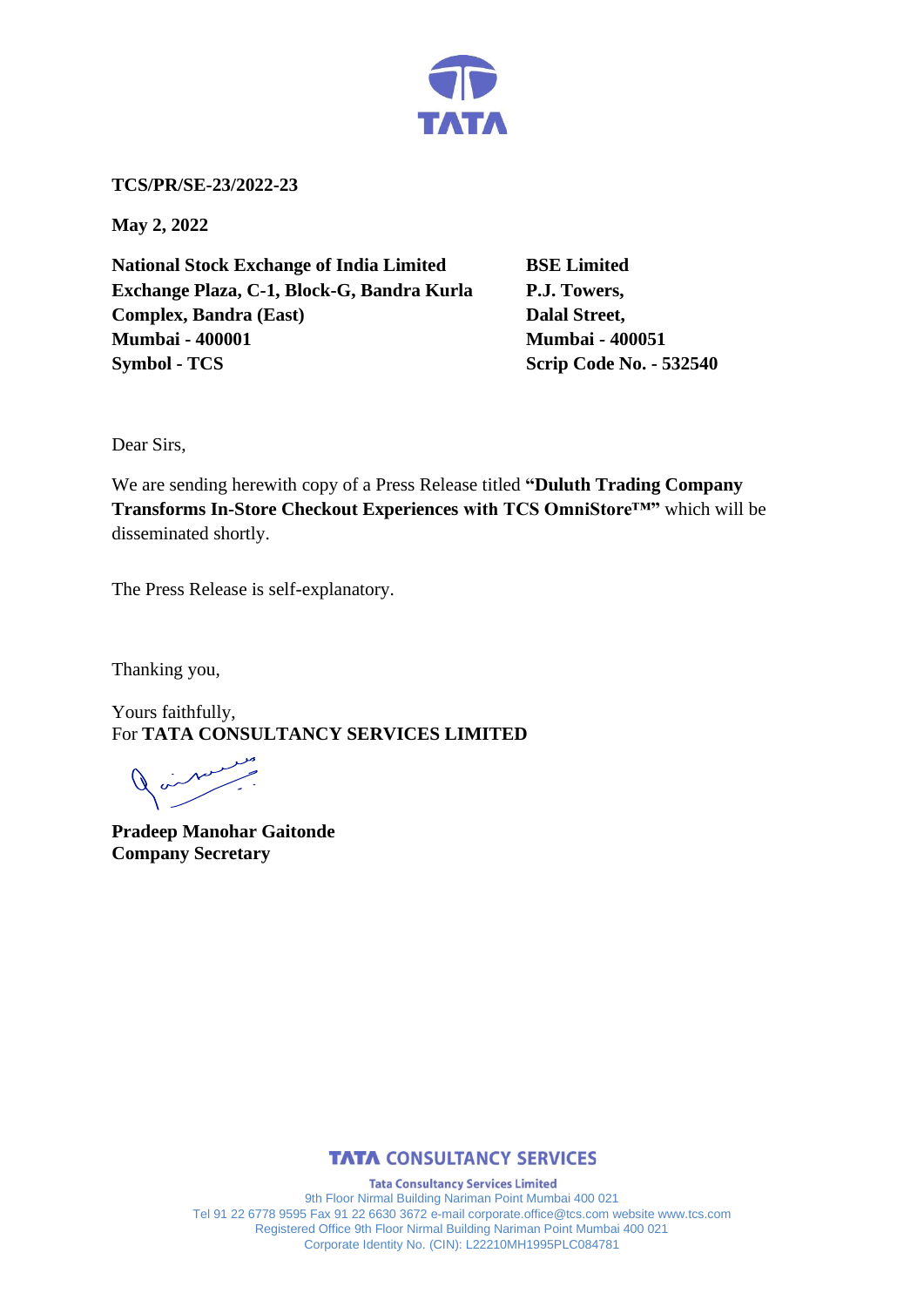

For immediate use Press Release

## **Duluth Trading Company Transforms In-Store Checkout Experiences with TCS OmniStore™**

*Tata Consultancy Services' Unified Commerce Platform Has Helped the Lifestyle Company Enhance Customer Satisfaction, Improve Sales, and Drive Growth* 

**MOUNT HOREB, WI | MUMBAI, May 02, 2022**: Tata Consultancy Services (TCS) (BSE: 532540, NSE: TCS) has worked with Duluth Trading Co. to drive seamless omni-channel checkout experiences using TCS [OmniStore™](http://www.tcs.com/industries/retail-consumer-products/retail/Retail-Products/pos/Pages/default.aspx), its award winning AI-powered unified commerce platform.

Duluth Trading was looking to enhance the in-store experience by leveraging its digital data and extending sales channels. The lifestyle company chose TCS as its transformation partner, and OmniStore as the core platform, for its flexibility, intuitive interface and ease of adoption.

TCS OmniStore effectively supports Duluth Trading's growth strategy by replacing its traditional POS system, with a modern, services-based unified commerce platform merging and extending existing channels and customer touchpoints, as well as flexibly orchestrating omni-channel customer journeys. It serves as a single commerce platform for all in-store commerce: POS, MPOS, Scan and Go, curbside pickup and more.

The platform has enabled all Duluth Trading stores across the US to drive faster check-out and returns with improved visibility of items purchased across channels. For store associates, TCS OmniStore provides realtime access to universal carts, promotions and orders, item information and inventory with connected context between online and store. Store associates leverage this information to upsell and cross-sell, as well as offer personalized recommendations.

The platform has a simple and intuitive user interface that doesn't require much training and increases productivity. The omni-channel mixed-basket sales and simplified return capabilities implemented by TCS OmniStore have helped Duluth Trading significantly improve customer satisfaction and sales, and enhance growth.

*"Our retail and IT leadership are very complimentary of how OmniStore has performed through the peak holiday season,"* said **Christopher Teufel, Sr. Vice President of Information Technology and Logistics, Duluth Trading Co**. *"Especially in its ability to sell products to our customers regardless of the location. Within a single customer interaction, we're able to provide a broader offering at the register, and this was an important part of our successful selling approach this past holiday season. We're excited to roll our mobile solution across the retail chain in early 2023 and to learn more about how we engage our customers in new ways within our store fleet."*

*"As a leader in retail business transformations, TCS has a unique insight into the omni-channel needs of the industry and constraints with traditional POS,"* said **Shankar Narayanan, Business Group Head, Retail Cluster, TCS**. *"We are pleased to partner with Duluth Trading Co. in their strategic initiative to reimagine instore customer experiences. TCS OmniStore enables a seamless omni-channel customer journey while laying a solid foundation for future retail,"*

A part of TCS Algo Retail™ suite, TCS OmniStore, is a micro-services based future commerce platform that can flexibly orchestrate unified omni-channel customer journeys and help businesses roll out new services and apps quickly without having to worry about channel constraints. It can serve diverse lines of business general merchandize, discount, specialty, fashion, restaurant, post office, telecom, and travel and hospitality industries.